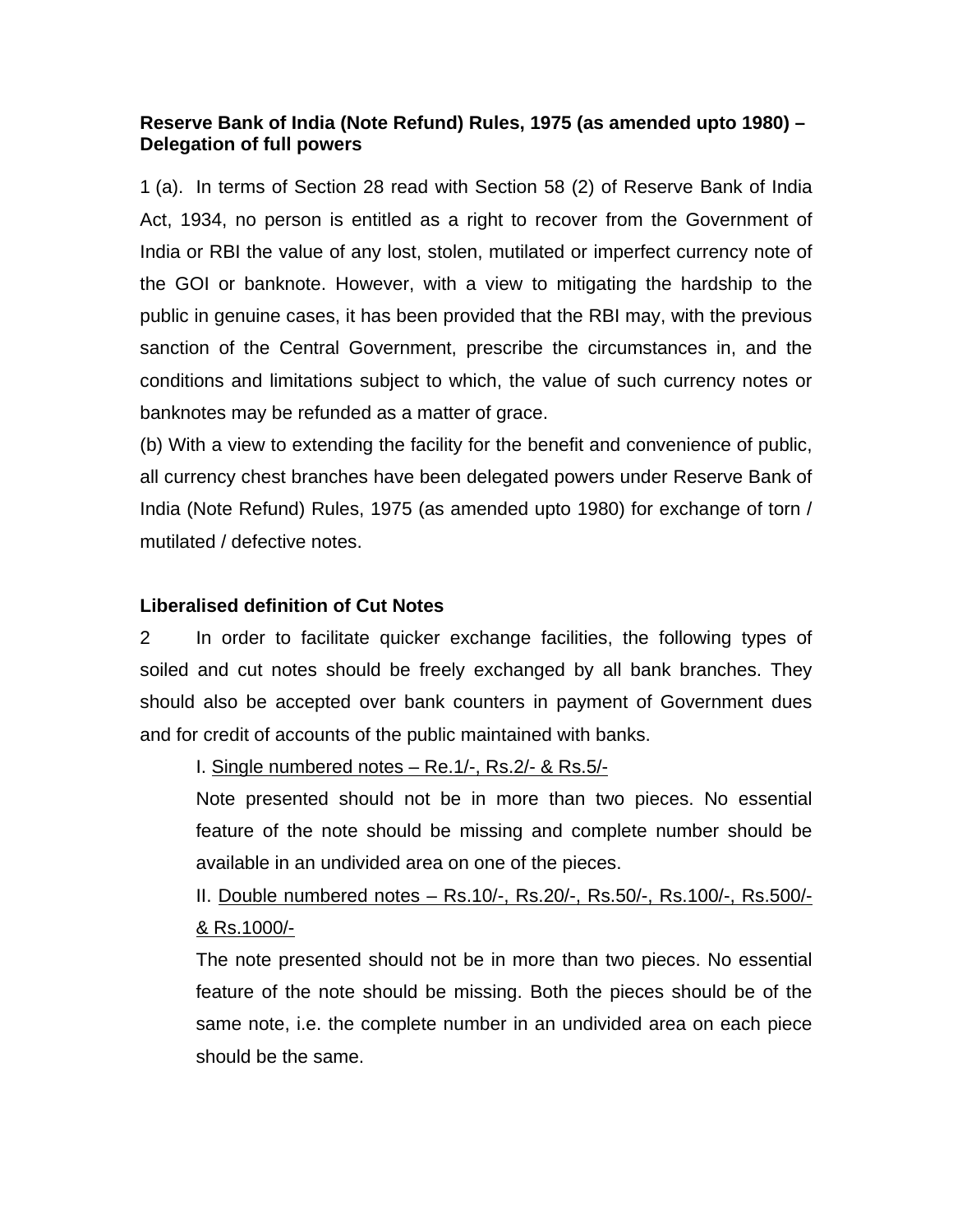The above types of notes will be treated as soiled notes and be kept along with soiled notes. These unfit notes shall, in no case, be issued to the public as reissuable notes but shall be deposited in currency chests for onward transmission to RBI offices as chest remittances.

### **Mutilated Notes – Presentation and Passing**

3. A mutilated note is a note of which a portion is missing or which is composed of pieces. Mutilated notes may be presented either at Issue Offices of RBI or designated bank branches of commercial banks. Mutilated notes so presented may be passed as per the Rules laid under Reserve Bank of India (Note Refund) Rules, 1975 (as amended upto 1980), which is available on RBI website at www.rbi.org.in .

## **Extremely brittle, burnt, charred, stuck up Notes**

4. Notes which have turned extremely brittle or badly burnt, charred or inseparably stuck up together and, therefore, cannot withstand normal handling, shall not be accepted by the branches for exchange. Instead, the holders may be advised to tender these notes to the concerned Issue Offices where they will be adjudicated under a Special Procedure.

### **Notes bearing "PAY"/"PAID" "REJECT" stamps**

5. Every Officer-in-charge of the branch, i.e. the Branch Manager and every Officer-in-charge of the Accounts or Cash Wing of the Branch shall act as 'Prescribed Officer' in each branch to adjudicate the notes received at the branch for exchange in accordance with Reserve Bank of India (Note Refund) Rules, 1975 (as amended upto 1980). After adjudicating mutilated notes, the Prescribed Officer is required to record his order by subscribing his initials to the dated 'PAY'/ 'PAID'/ 'REJECT' stamp. The 'PAY' & 'REJECT' stamps should also carry the name of the bank and branch concerned. Defective notes bearing 'PAY'/'PAID' (or 'REJECT') stamp of any RBI Issue Office or any bank branch, if presented for payment again at any of the designated bank branches should be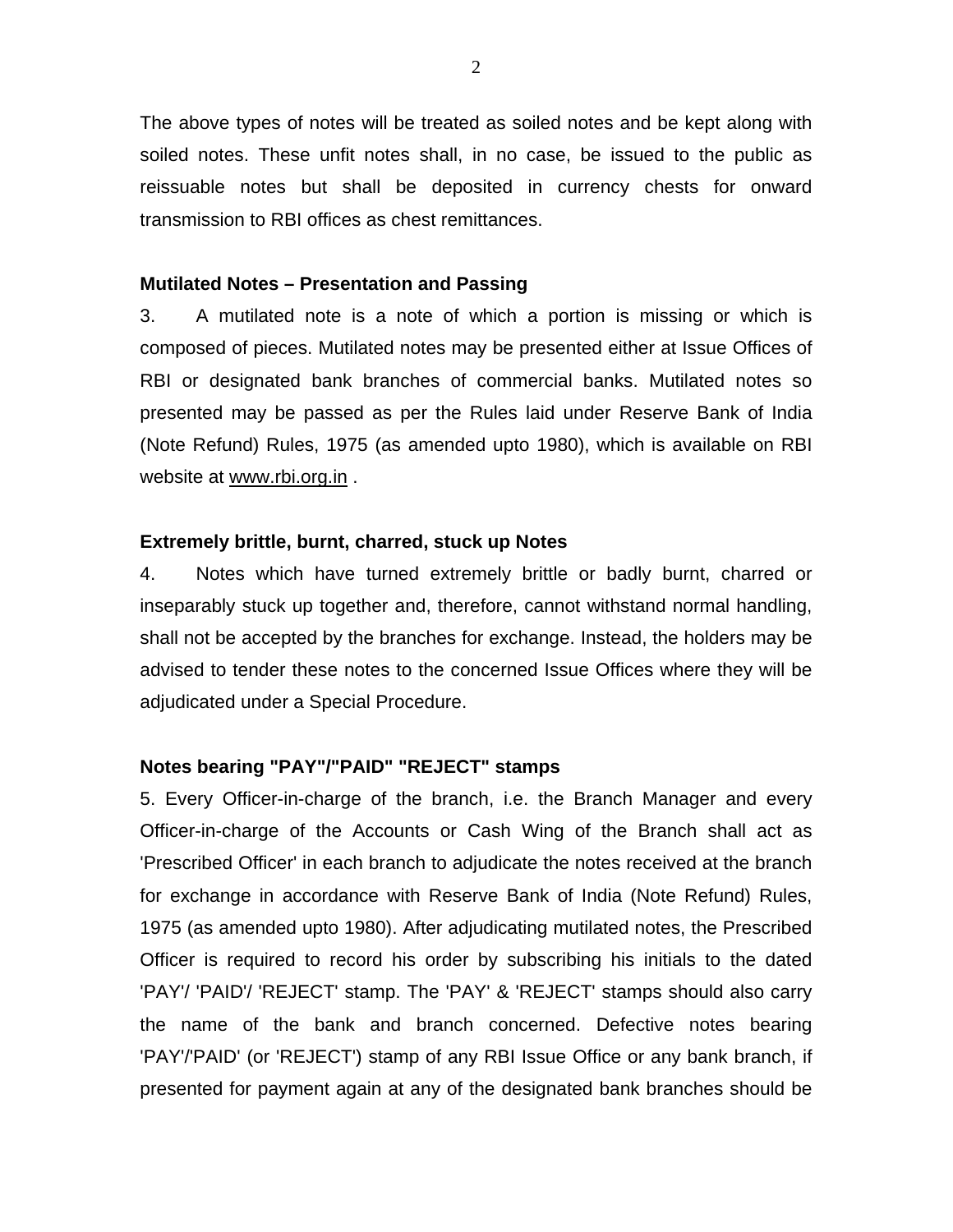rejected under Rule 5 (1) of Reserve Bank of India (Note Refund) Rules, 1975 (as amended upto 1980) and the tenderer should be advised that the value of such (defective) note/s cannot be paid since the same has already been paid as is evident from the PAY/PAID stamps affixed on it/them. All bank branches have instructions not to issue notes bearing PAY/PAID stamps to the public even through oversight. The branches should caution their customers not to accept such notes from any bank or anybody else.

#### **Notes bearing slogans / political messages, etc.**

6. Any note with slogans and message of a political nature written across it ceases to be a legal tender and the claim on such a note will be rejected under Rule 5 (2) of Reserve Bank of India (Note Refund) Rules, 1975 (as amended upto 1980). Similarly, notes which are disfigured may also be rejected under Rule 5 (2) of Reserve Bank of India (Note Refund) Rules, 1975 (as amended upto 1980).

#### **Deliberately cut notes**

7. The notes, which are found to be deliberately cut or tampered with, if presented for payment of exchange value should be rejected under Rule 5 (2) (ii) of the Reserve Bank of India (Note Refund) Rules, 1975 (as amended upto 1980). Although it is not possible to precisely define deliberately cut / mutilated notes, a close look at such notes will clearly reveal any deliberately fraudulent intention, as the manner in which such notes are mutilated will follow a broad uniformity in the shape / location of missing portions of the notes, especially when the notes are tendered in large numbers. The details of the case such as the name of the tenderer, the number of notes tendered and their denominations should be reported thereafter to the Deputy/General Manager, Issue Department, under whose jurisdiction the branch falls. The matter should also be reported to local police in case a large number of such notes are tendered. The branches should ensure that the note exchange facility is not cornered by private money changers / professional dealers in defective notes.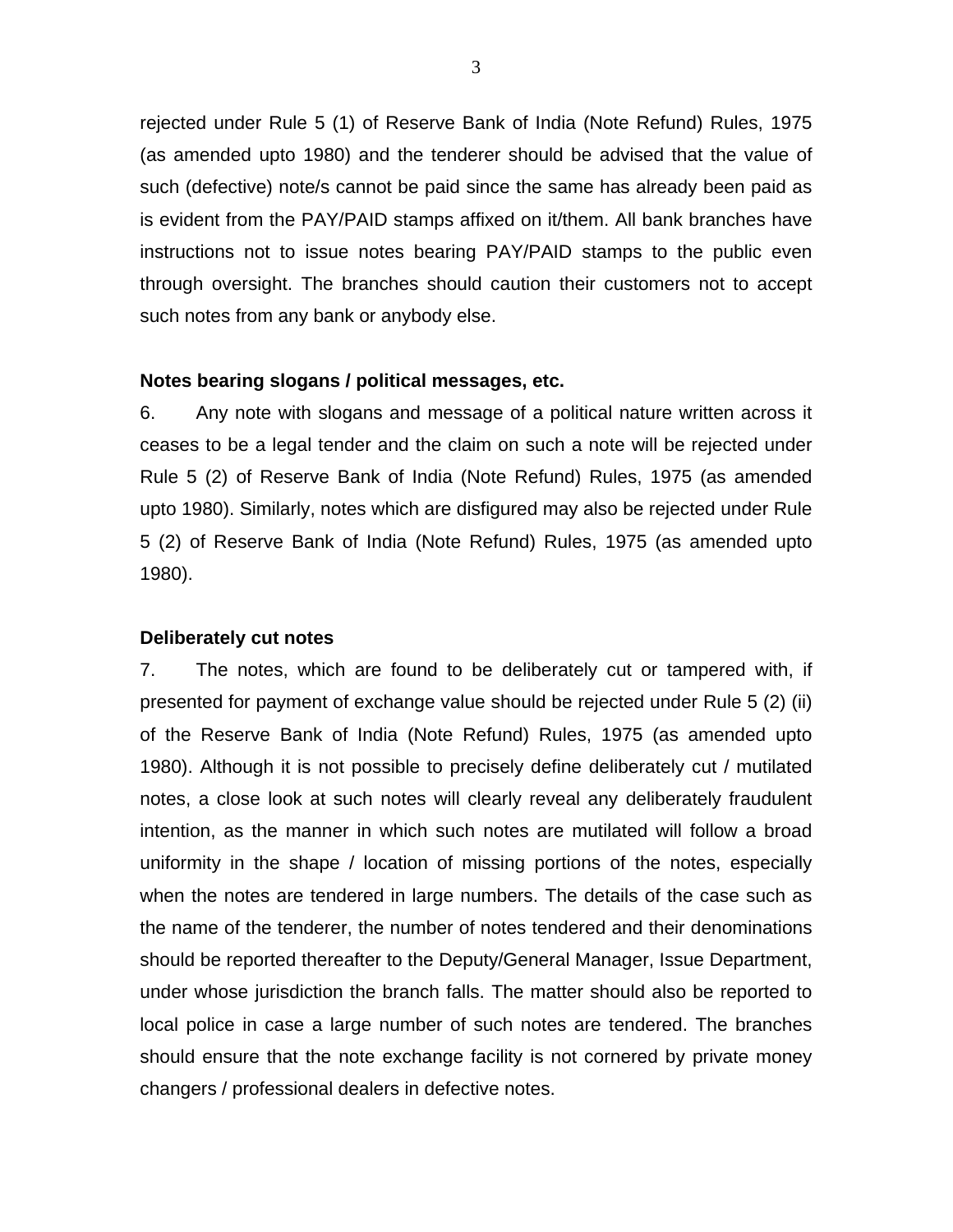#### **Training**

8. Our Issue Offices have instructions to conduct training programmes for 'Prescribed Officers' of currency chest branches on a priority basis. It should be ensured that only officers who are designated as 'Prescribed Officers' are deputed for training. As the training programmes are intended to provide knowledge and instill confidence in the Prescribed Officers in the process of adjudication of defective notes, it is imperative that the Prescribed Officers of the concerned branches do attend the programmes.

## **Display of Notice Board**

9. All designated bank branches are required to display at their branch premises, at a prominent place, a board indicating the availability of note exchange facility with the legend, "MUTILATED NOTES ARE ACCEPTED AND EXCHANGED HERE". Banks should ensure that all their designated branches undertake note exchange business.

#### **Introduction of Rs.1000/- denomination**

10. With the introduction of banknotes of Rs.1000/- denomination, the word 'five hundred rupees' wherever appearing in the Reserve Bank of India (Note Refund) Rules, 1975 (as amended upto 1980) has been substituted with the word 'one thousand rupees' and the number '1000' has been added after the number '500'. The effect of the above is that the Rules which are applicable to exchange of double numbered notes upto Rs.500/- denomination, are now applicable to exchange of notes of Rs.1000/- denomination also. Thus, the notes of Rs.1000/- denomination will be adjudicated under Reserve Bank of India (Note Refund) Rules, 1975 (as amended upto 1980) in the same way as notes of Rs.10/-, Rs.20/-, Rs.50/-, Rs.100/- and Rs.500/- are adjudicated.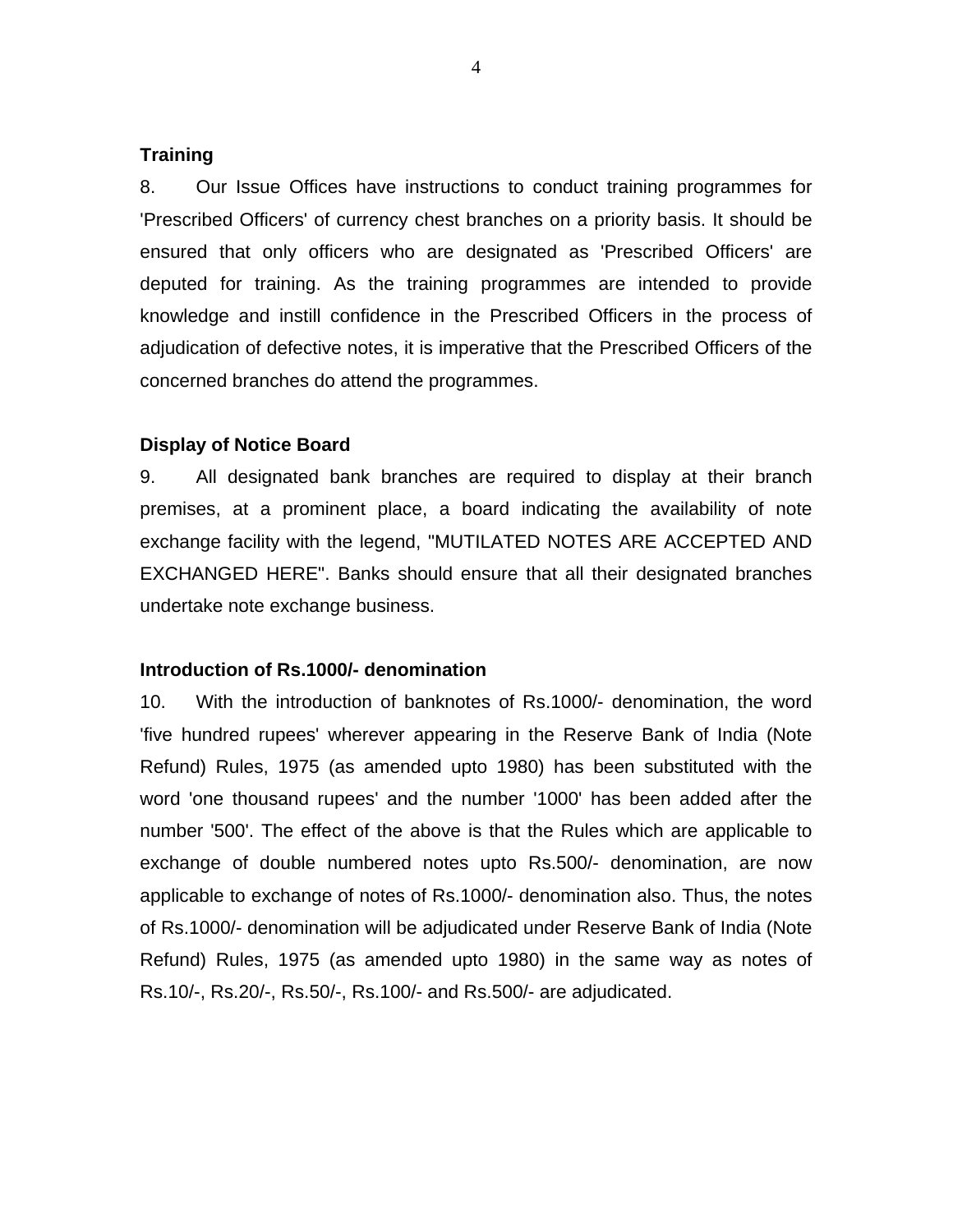## **Disposal of notes adjudicated at the currency chests**

11. Regarding audit of the adjudicated notes at the currency chests under the jurisdiction of the Issue offices, the full value paid notes have to be remitted by currency chest branches to the Issue Office together with the next soiled note remittance in the manner as already laid down. The half value paid notes and rejected notes, which are held by the currency chest maintaining branch in its cash balance, may either be remitted separately packed together with the full value paid notes or sent by registered and insured post as and when required. The full value paid notes will be treated as chest remittance by the Issue Office while the half value paid notes and rejected notes will be treated as notes tendered for adjudication and processed accordingly. All currency chest branches are required to submit to our Issue Offices a monthly statement showing the number of notes adjudicated by them.

## **Facility for exchange of notes and coins at bank branches**

12 (a) All branches of banks in all parts of the country should provide the following customer services, more actively and vigorously to the members of public so that there is no need for them to approach the RBI Regional Offices only for this purpose:

(i) meeting the demands for fresh / good quality notes and coins of all denominations,

(ii) exchanging soiled notes, and

(iii) accepting coins and notes either for transactions or exchange.

(b) All the designated bank branches should provide facility for exchange of damaged / mutilated notes. The names and addresses of such bank branches are available with RBI or the respective banks. Availability of such facilities at the branches should be published for information of the public at large.

(c) None of the bank branches / staff should refuse to accept small denomination notes and / or coins tendered at their counters.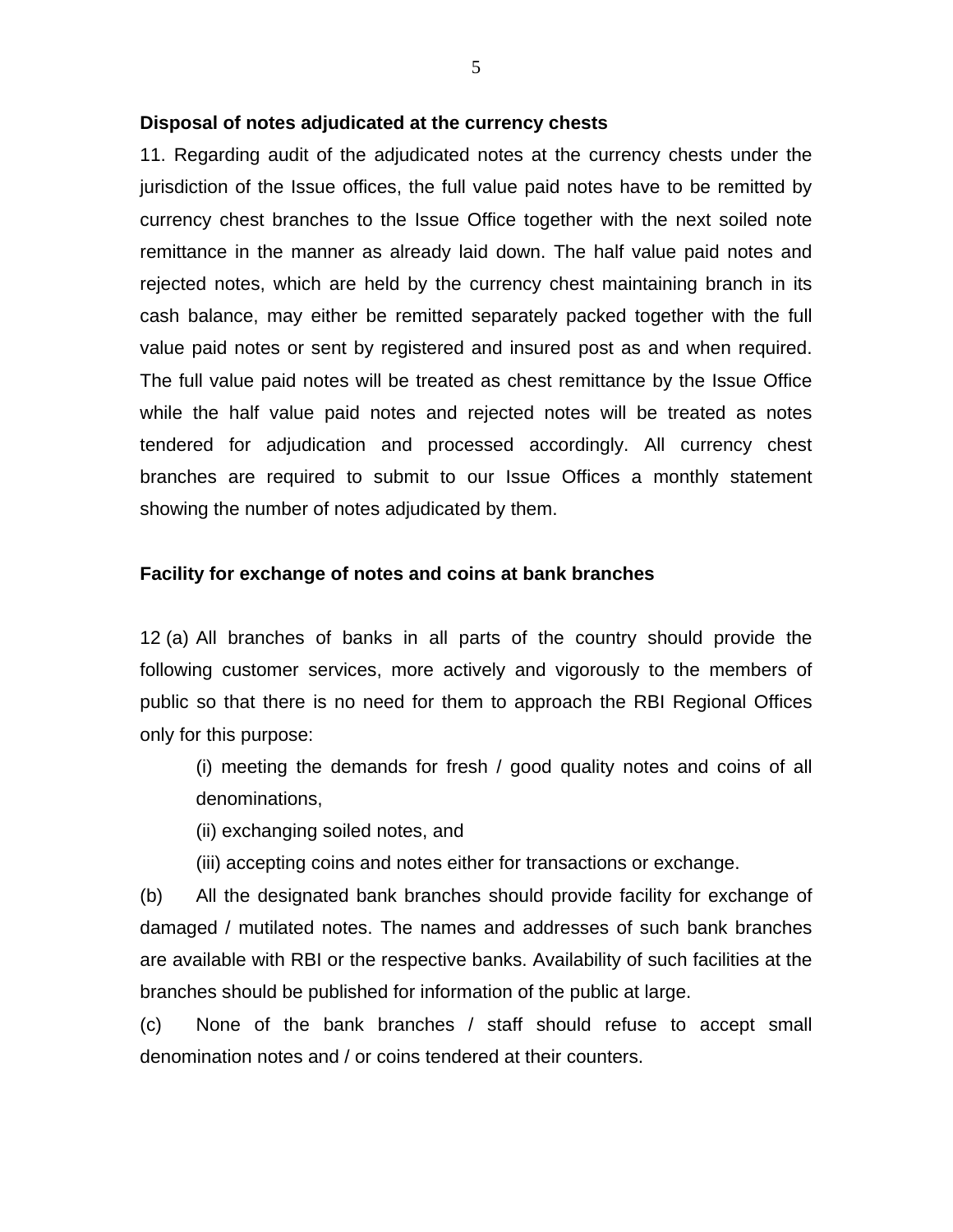#### **Agreement between RBI and commercial banks**

13 (a).The agreement between the Reserve Bank of India and the commercial banks for establishment of currency chests/ and / or Small Coin Depots provide that the bank branches would accept coins in exchange of notes. The banks have been advised to instruct their branches that

(i) They should accept coins of all denominations from any member of public without any restriction and pay the value in notes.

(ii) They should use counting machines or accept coins by weight for large receipts, as hitherto.

(iii) Rupee coins accepted can be held as part of chest balance and small coins as part of the Small Coin Depot balance.

(b) The banks are required to direct all their branches to accept coins of all denominations tendered at their counters either for exchange or for deposit in accounts. Such coins, particularly lower denominations, may be preferably accepted by weighment. However, as accepting coins packed in polythene sachets of 100 each would be more convenient for the cashiers as well as the customers, the banks may keep such sachets at the counters and make them available to the customers. A notice to this effect may be displayed suitably inside as also outside the branch premises for information of the public. Considereing that aluminium coins of 5 paise, 10 paise, 20 paise, aluminiumbronze coins of 10 paise, stainless steel coins of 10 paise, cupronickel coins of 25 paise, 50 paise and rupee one denominations are being withdrawn and remitted to the mints, customers may be requested, and not insisted, to pack each of these denominations separately and also metal-wise with 100 coins in each sachet before they are tendered at the counters. Similar arrangements may also be made for acceptance of current coins of 25 paise, 50 paise and one rupee of stainless steel and two rupees and five rupees coins of curpnickel. In case of large variations of weight, counting machines may be used.

(c) In order to obviate the problem of storage of coins at the branches, aluminium coins of 5 paise, 10 paise, 20 paise, aluminium-bronze coins of 10 paise, stainless steel coins of 10 paise and cupronickel coins of 25 paise, 50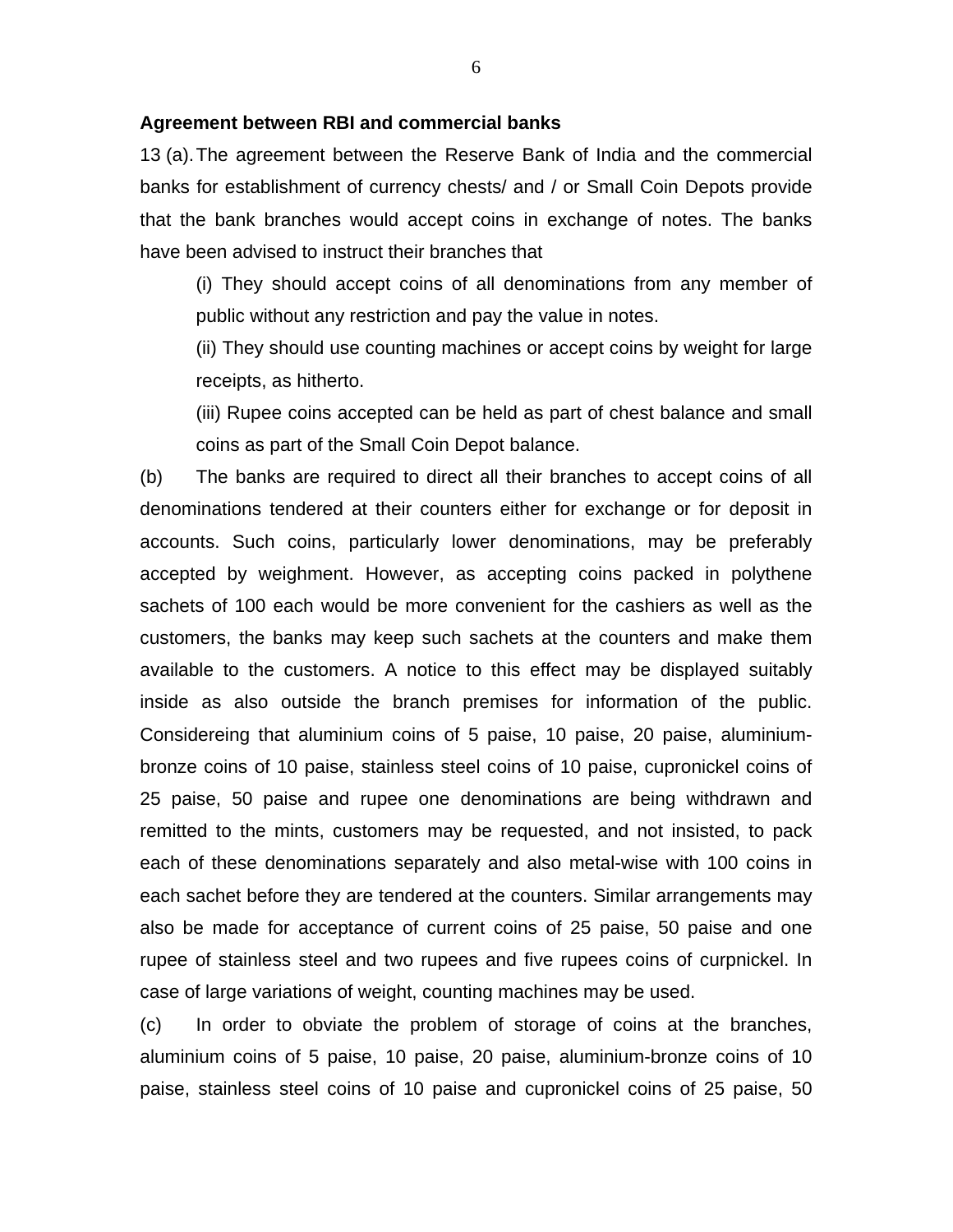paise and Re.1 may be remitted to Government of India Mints at Mumbai/ Kolkata / Hyderabad with prior intimation to them through the currency chest and small coin depot branches of your bank (or link currency chest and small coins depot branches of other banks) as per the existing procedure. Stainless steel coins of 25 paise, 50 paise and Re.1 and cupronickel coins of Rs.2 and Rs.5 denominations should, however, be put back in circulation. In case, the stocks of these coins reach beyond the holding capacity of the currency chest / small coin depot for lack of demand, the issue Department of the Circle should be approached for remittance of coins.

(d) The Regional Managers / Zonal Managers of the banks may pay surprise visits to the branches and report the position of compliance in this regard to the Head Office which will review such reports and take prompt remedial action, wherever necessary.

(e) Any non-compliance in this regard shall be viewed as violation of instructions issued by the Reserve Bank of India.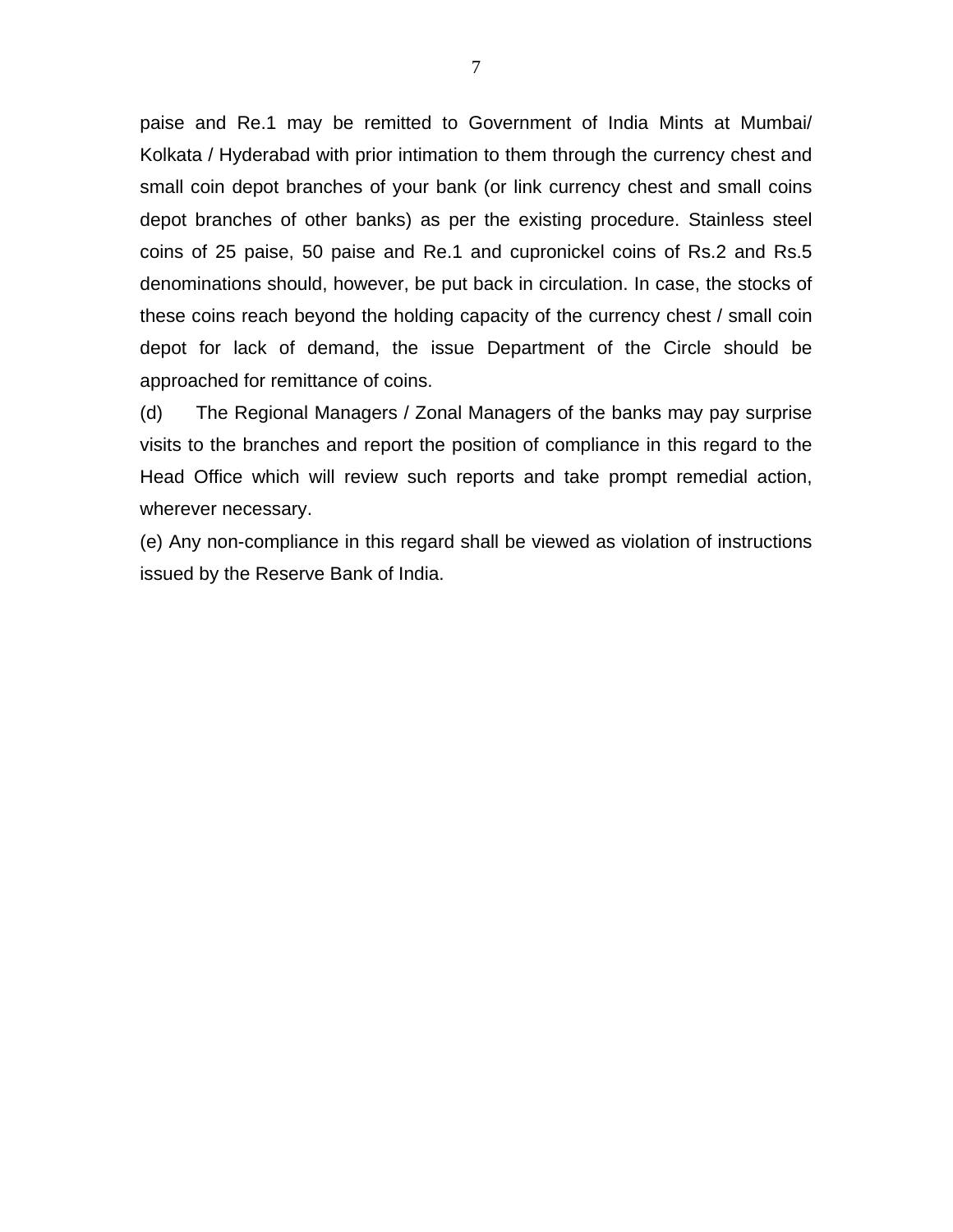# Master Circular

# Subject : Master Circular – Facility for Exchange of Notes and Coins

| G-67/08.07.18/96-97            | 18.2.1997  | (Note Refund) Rules, 1975,<br><b>RBI</b><br>Delegation of full powers to private<br>sector<br>maintaining<br>banks<br>currency<br>chests   |  |
|--------------------------------|------------|--------------------------------------------------------------------------------------------------------------------------------------------|--|
| G-52/08.07.18/96-97            | 11.1.1997  | RBI (NR) Rules Scheme of delegation<br>of powers to PSBs for exchange of<br>defective notes - Disposal of notes<br>bearing PAY/PAID stamp. |  |
| G-24/08.01.01/96-97            | 03.12.1996 | Acceptance of Exchange of Cut Notes<br>- Liberalisation.                                                                                   |  |
| G-64/08.07.18/95-96            | 18.5.1996  | RBI(NR) Rules - Delegation of full<br>powers to branches PSBs and publicity<br>for exchange of defective notes.                            |  |
| G-71/08.07.18/92-93            | 22.6.1993  | RBI(NR) Rules - Scheme of delegation<br>of full powers for exchange of defective<br>notes to the branches of PSBs<br>Publicity.            |  |
| G-83/CL-1(PSB)-91/92           | 06.5.1992  | RBI(NR) Rules - Delegation of powers<br>to chest branches of PSBs.                                                                         |  |
| G-74/CL-(PSB)(Gen)-<br>90/91   | 05.9.1991  | RBI(NR) Rules - Delegation of full<br>powers there under to PSBs.                                                                          |  |
| 5.5/CL-1(PSB)-90/91            | 25.9.1990  | RBI(NR) Rules - Scheme of delegation<br>of full poweres to PSBs.                                                                           |  |
| 8/CL-1(PSB)-90/91              | 17.8.1990  | RBI(NR) Rules - Scheme of delegation<br>of full powers to PSBs.                                                                            |  |
| G-123/CL-1(PSB)(Gen)-<br>89/90 | 07.5.1990  | RBI(NR) Rules - Scheme of delegation<br>of full powers to PSBs (Amendment).                                                                |  |
| G-108/CL-1(PSB)(Gen)-<br>89/90 | 03.4.1990  | RBI(NR) Rules 1989 - Bank notes of<br>Rs.500/- denomination - Exchange of<br>defective notes at branches of PSBs.                          |  |
| G-8/CL-1(PSB)-89/90            | 12.7.1989  | RBI(NR) Rules - Defective<br>notes<br>branded with 'To Claims' stamp of RBI<br><b>Issue Offices.</b>                                       |  |

List of circulars consolidated by the Master Circular